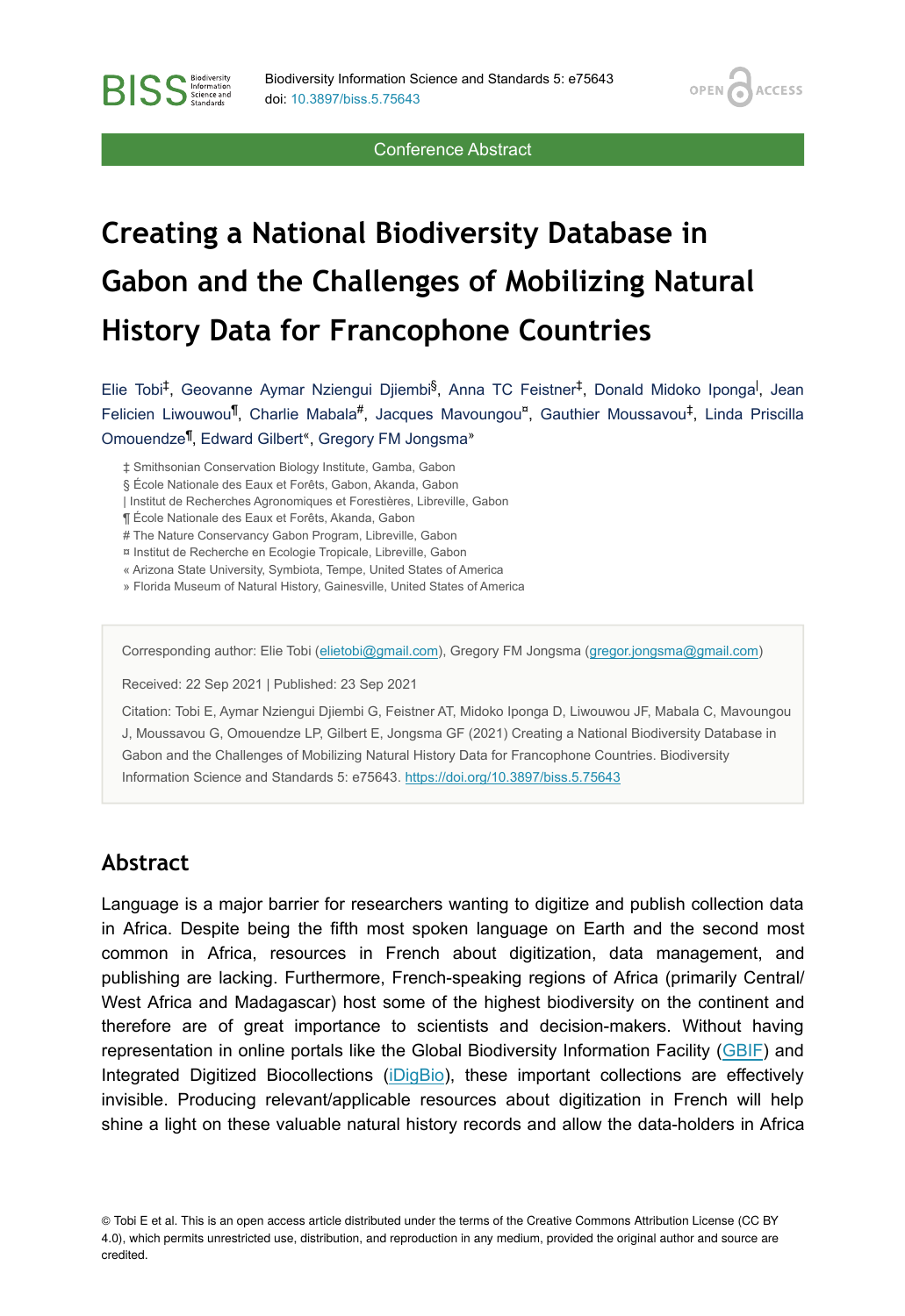to retain the autonomy of their collections. Awarded a [GBIF-BID](https://www.gbif.org/programme/82243/bid-biodiversity-information-for-development) (Biodiversity Information for Development) grant in 2021, an international, multilingual network of partners has undertaken the important task of digitizing and mobilizing Gabon's vertebrate collections. There are an estimated 13,500 vertebrate specimens housed in five institutions in different parts of Gabon. To date, the group has mobilized >4,600 vertebrate records to our recently launched Gabon Biodiversity Portal (<https://gabonbiota.org/>). The portal also hosts French guides for using Symbiota-based portals to manage, georeference, and publish natural history databases. These resources can provide much-needed guidance for other Francophone countries—in Africa and beyond—working to maximize the accessibility and value of their biodiversity collections.

# **Keywords**

Africa, digitization, French, museum, Symbiota

# **Presenting author**

Elie Tobi

#### **Presented at**

TDWG 2021

#### **Funding program**

Biodiversity Information for Development (BID)

# **Grant title**

DIGITIZATION OF GABON BIODIVERSITY COLLECTIONS AND DIGITAL OCCURRENCE RECORDS TO CREATE A NATIONAL BIODIVERSITY DATABASE - BID-AF2020-122-NAC.

# **Hosting institution**

University of Florida Biodiversity Institute

## **Author contributions**

All authors contributed equally to this project.